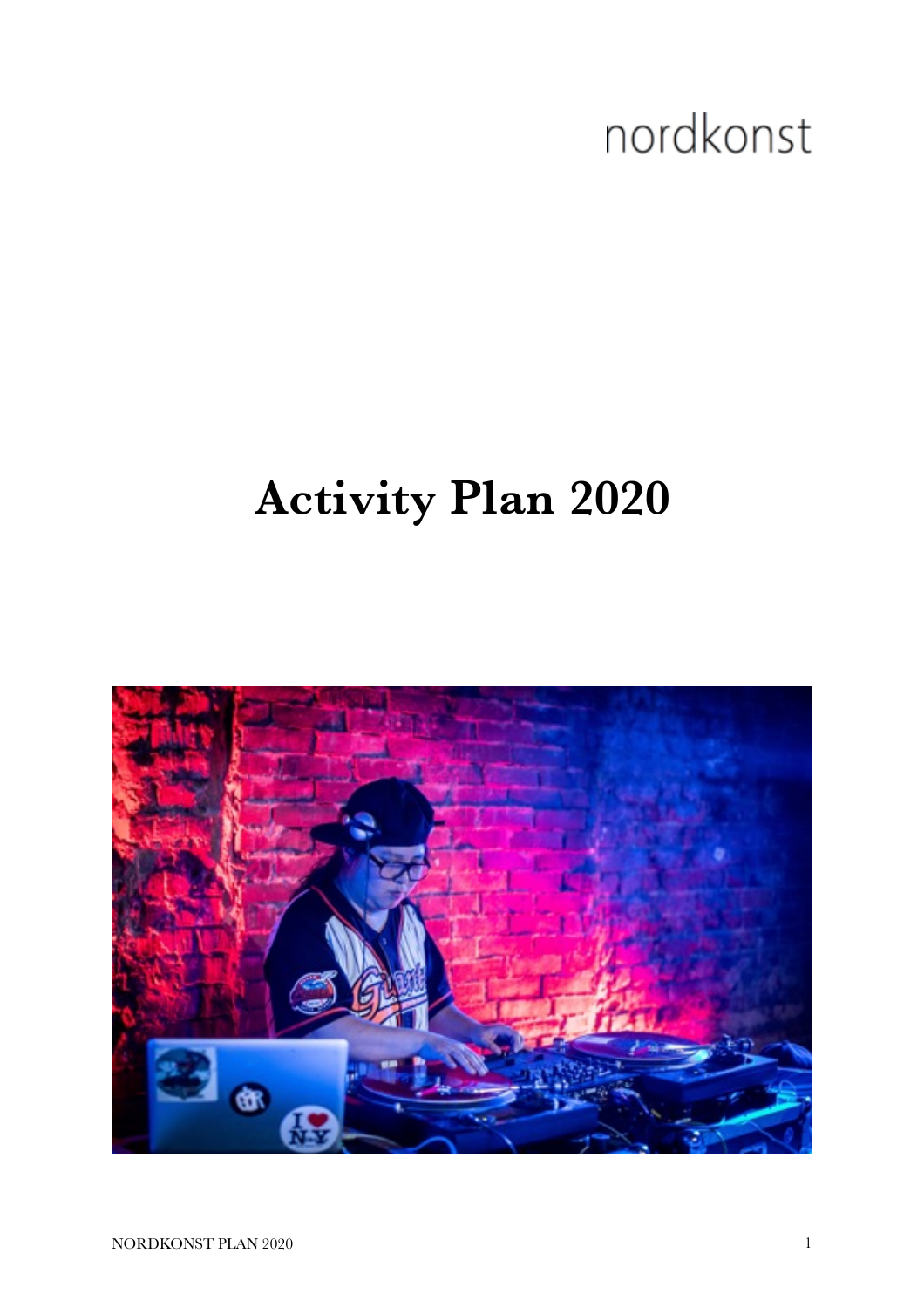### *Board and organisation*

Nordkonst is to have its yearly meeting in January 2020.

Agenda:

- 1. New members and organisaion.
- 2. Activities for 2020
- 3. Partners in 2020
- 4. International cooperation and sponsorship
- 5. Discussion of Budget 2020.
- 6. New areas of interests and responsibilities
- 7. Other issues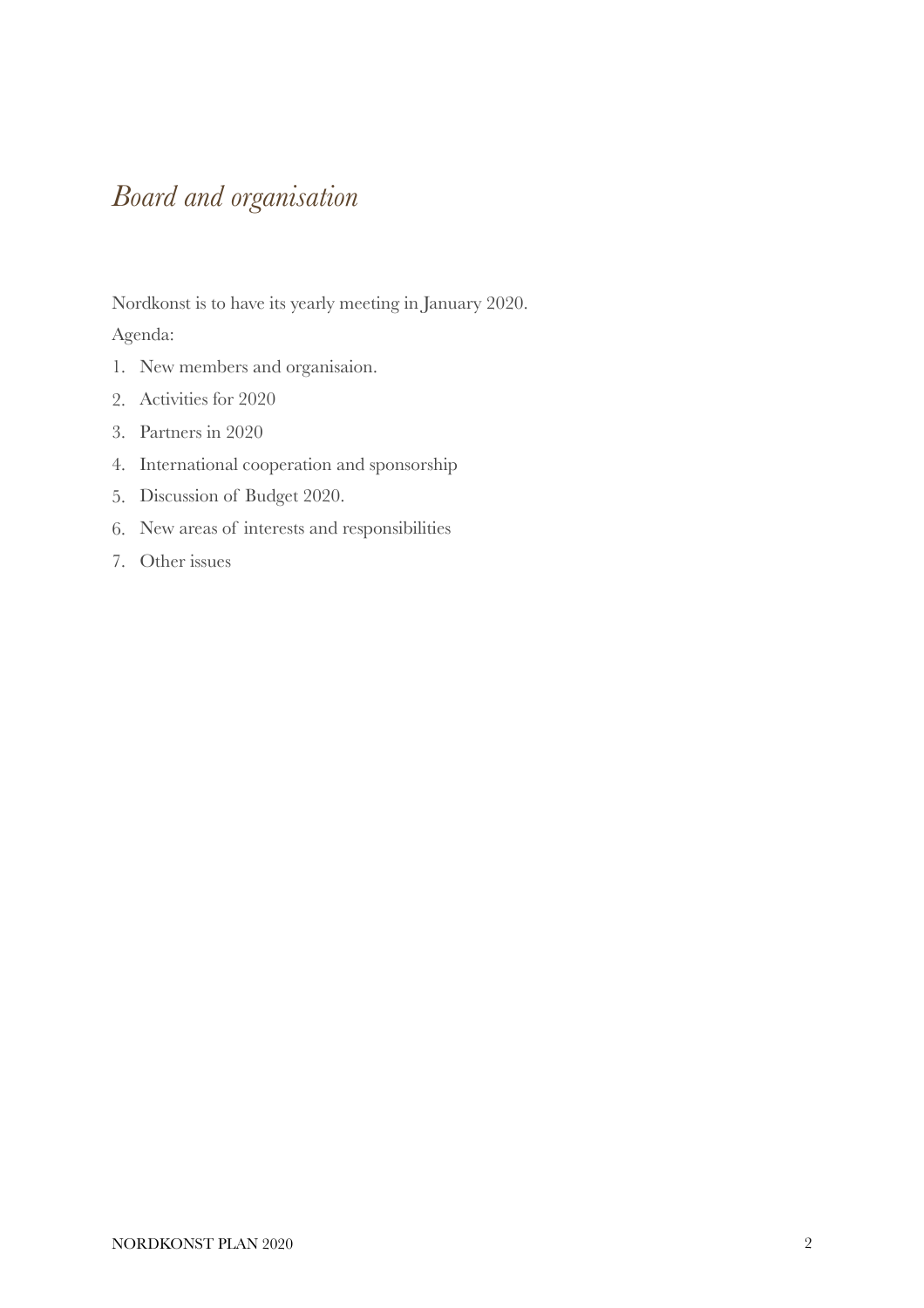#### *Activities*

Nordkonst is planning the following activities in 2020:

- 1. Festival Sever Soul in Arkhangelsk, Russia.
- 2. Festival Dance Machine in Murmansk, Russia.
- 3. Festival KeshYOU in Petrozavodsk, Russia.
- 4. Festival XO in Pskov, Russia.
- 5. Festival Nordvibe in St. Petersburg, Russia.
- 6. International Dance Camp Dance Connection in Pskov
- 7. Dance Lab in St. Petersburg in cooperation with MEGA IKEA (series of events)
- 8. Subcultures: Support your local scene. Exhibition of Nordic street culture (movebale artefact).
- 9. Network development
- 10. Grant applications for 2021-2023

Concept: Nordkonst is focused on the export of Nordic street culture in Russia with the aim of promoting cross-border cooperation, international friendships and mobility. Main focus is put on the support of young people and street art collectives that strive for international recognition. By focusing on young people and using street culture as a platform for dialogue we also actively working on solving societal issues, ensuring inclusivity, gender equality, nonconflictual ways of resolving violence and combatting bulling in all forms and arenas.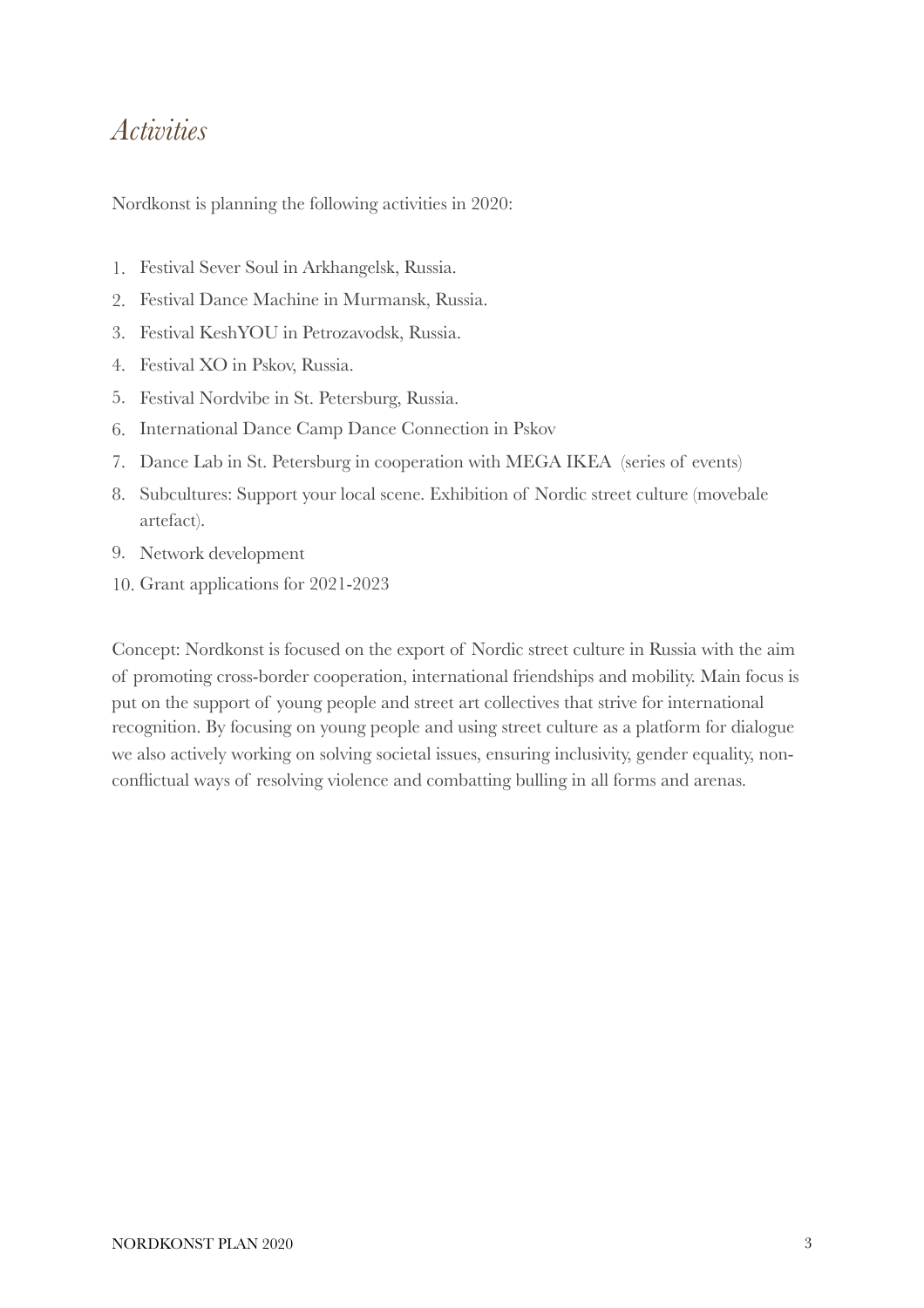## *Publicity and cooperations*

Nordkosnt sets its priorities on establishing new cooperations in the region and is looking for partnerships in Denmark, Norway, the Baltic States and Eastern Europe. Apart of cooperating with art institutions and youth organisaions, Nordkonst also sets its focus on finding commercial partners and educational institutions to be able to drive practice based research that benefits different social groups.

In 2020 Nordkonst aims at increasing its media presence by more actively engaging in cooperation with media outlets both nationally and internationally.